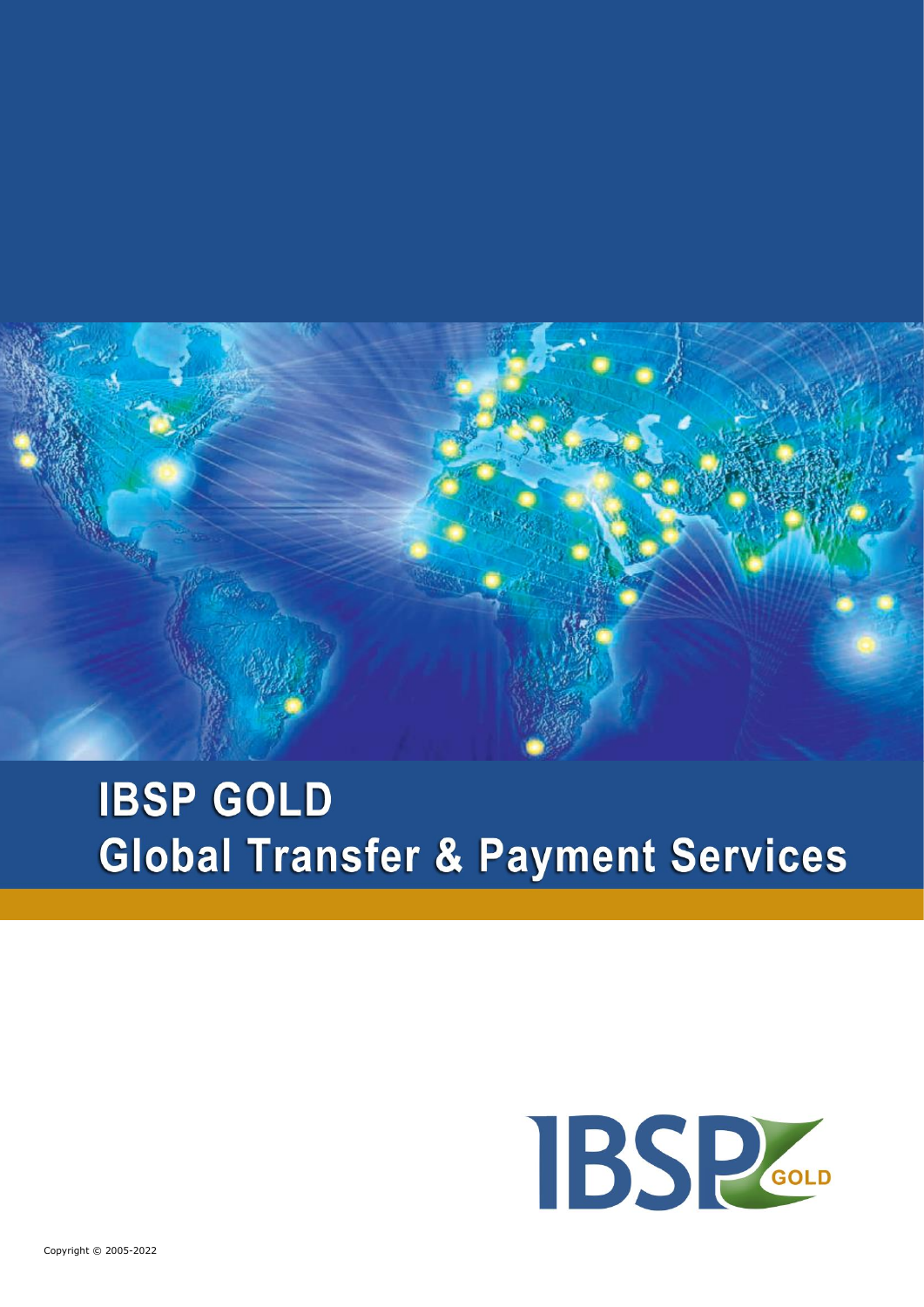

**Global Online Deposit, Withdrawal, Transfer and Payment portal with (999.9) fine gold for banks, corporate and private users.**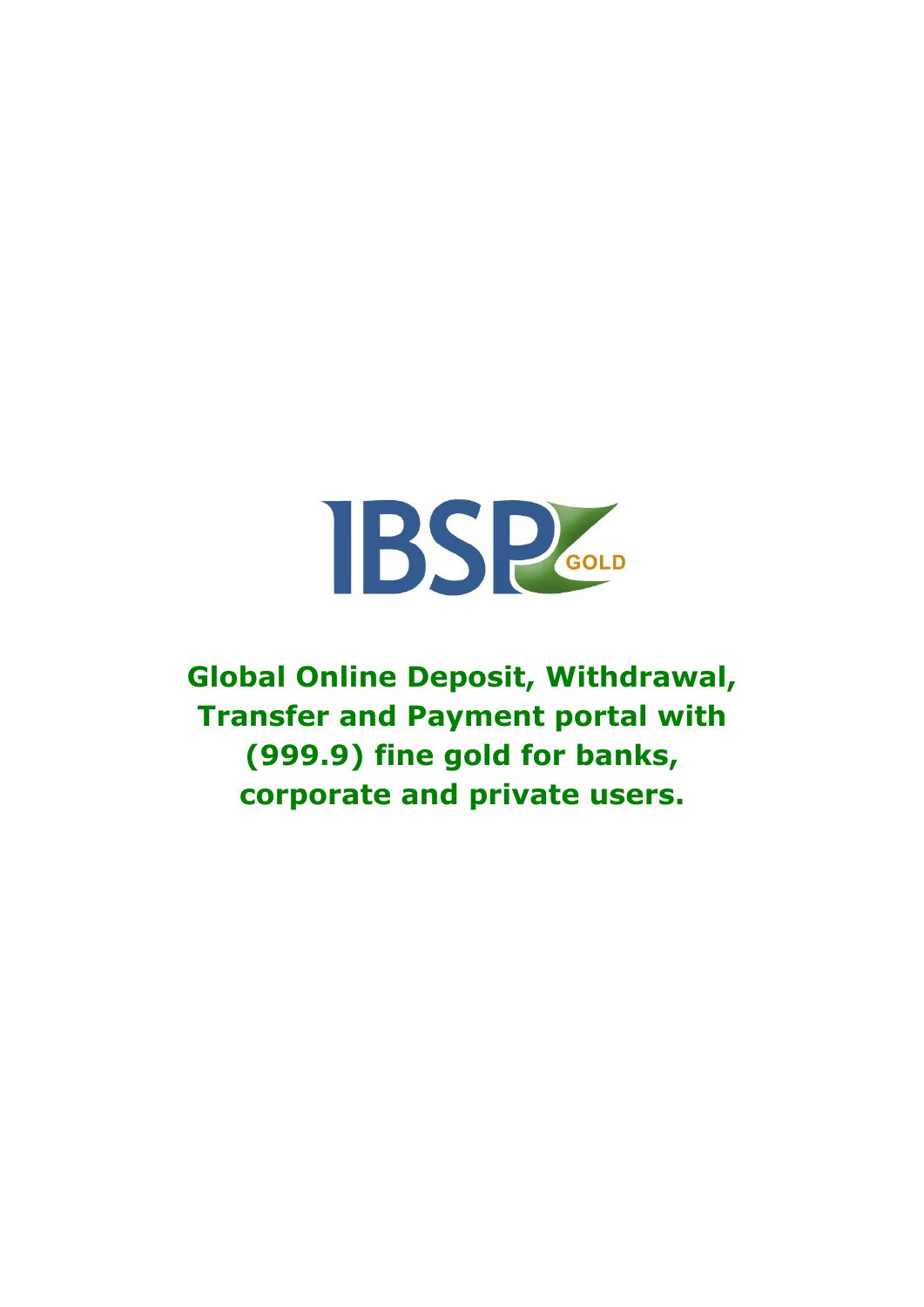## **Content:**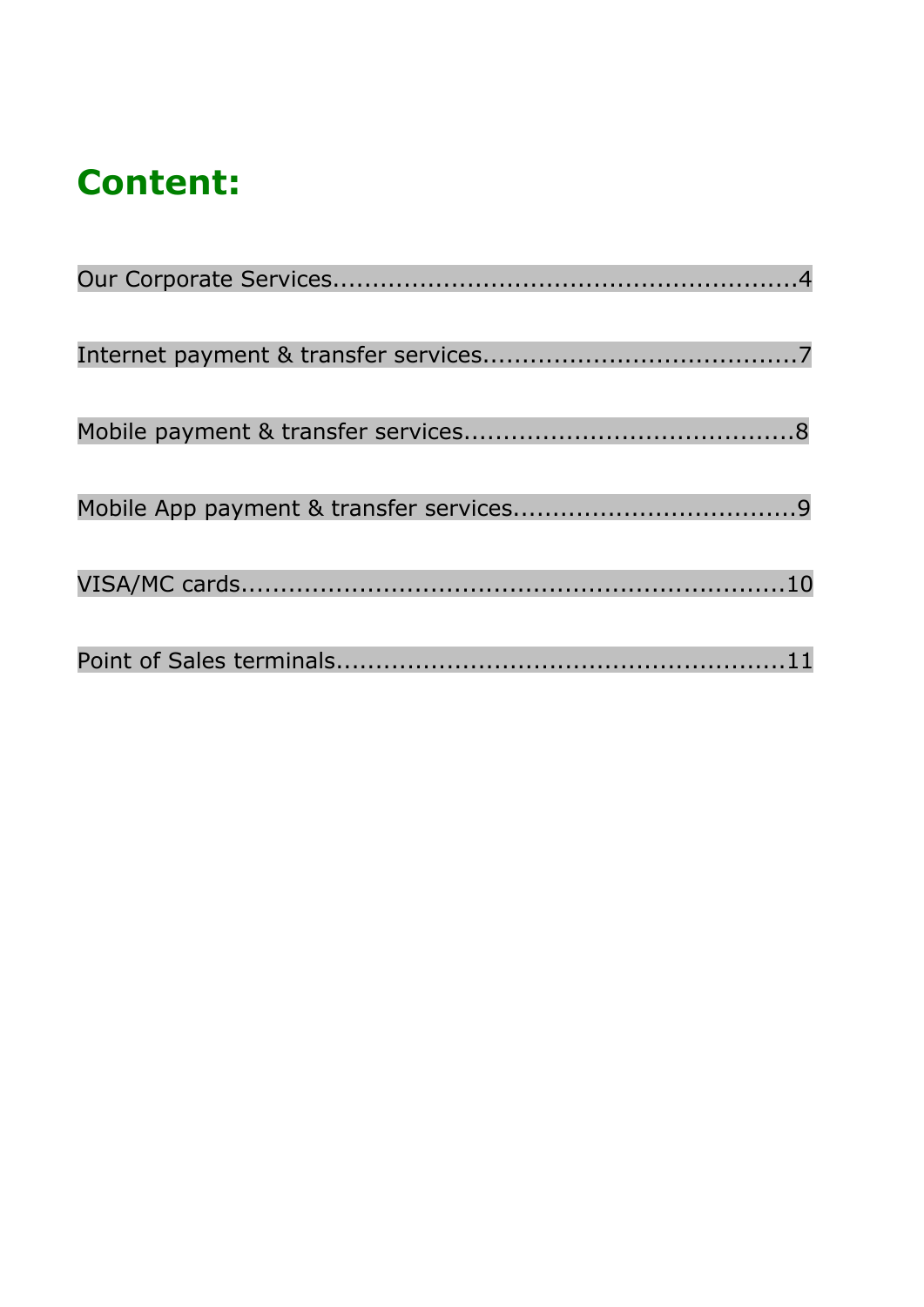

### **Our Corporate Services**

**IBSP Gold** is a registered trade name at IBSP International Inc, and its purpose is to facilitate for banks and corporations world-wide with staff a new way to make instant deposits, withdrawals, transfers and payments with Fine Gold (999.9), with minimum 0.001 gram per gold account. The gold is isolated from monetary currencies but at the same time connected to all world-wide currencies and can be used for transfers and payments world-wide.

IBSP gold bullion department in USA with license to purchase and sell gold online can assist Banks, Corporations and Private persons to purchase fine gold for their money without making a transfer to any third part. The transaction is made direct from the corporate account of the **buyer** at a bank direct to one of our gold refineries world-wide, **seller**. The purchased gold is all the time owned by the account holder and stored at different BRINKS security vaults. The owner of the gold can login to the IBSP Gold system to see all gold in grams, kg or metric tons and make transfers and payments in any currency with gold as the asset base.

Corporations and Private persons can connect gold accounts to a VISA, MasterCard or UnionPay card service and by this spend their gold world-wide in millions of POS terminals at shops for payments and ATMs for withdrawals.

IBSP Gold can be white branded to banks or financial institutions and be used as a core banking service. In comparison with other web-based gold providers, IBSP offer its users to create up to 10 different gold accounts such as; daily spending accounts, salary accounts, IBSP card accounts, savings accounts, investment accounts and charity accounts.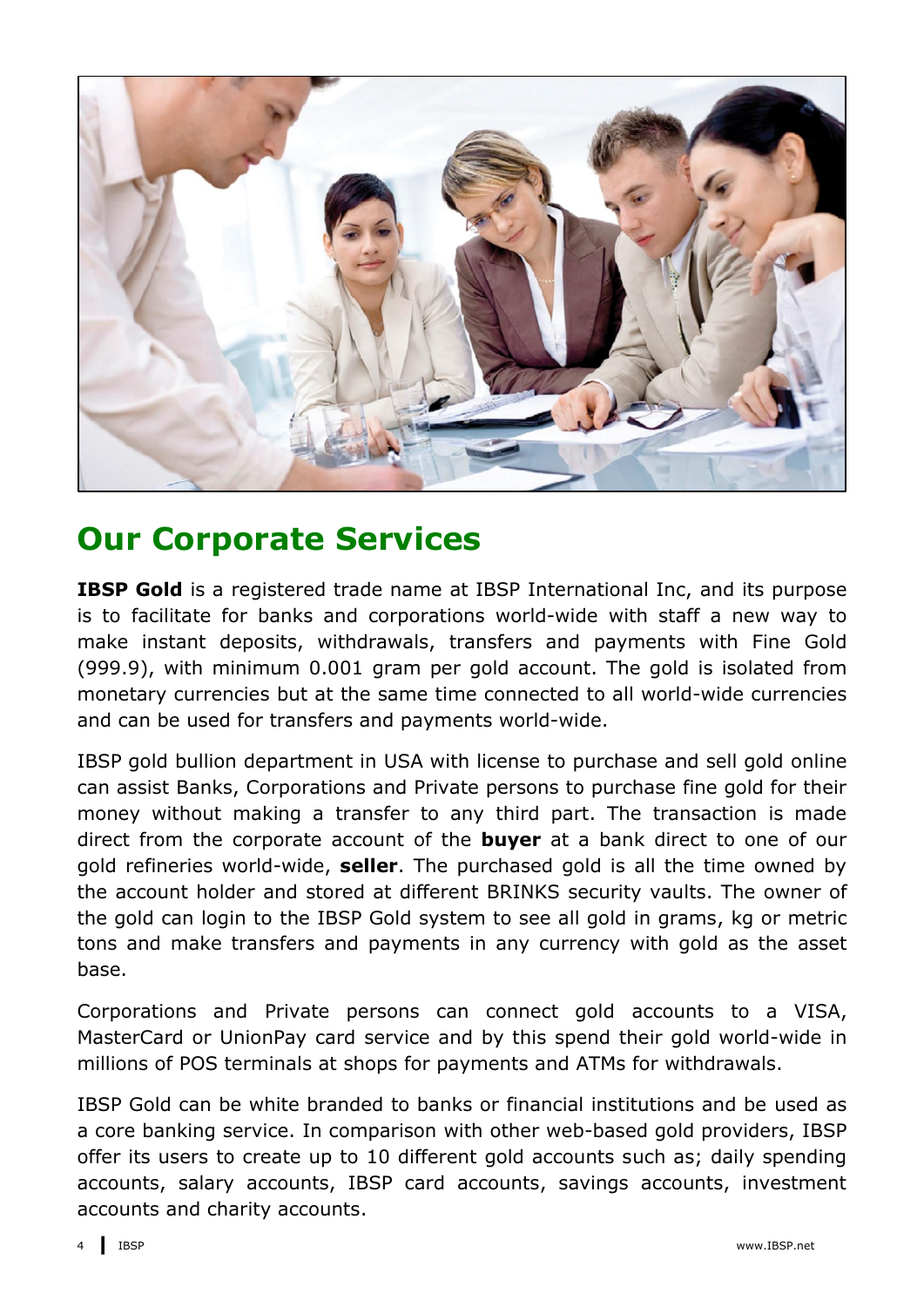As an IBSP gold account holder, the bank, corporation with staff secure their assets with full insurance from Lloyds' in London.

If the world economy becomes unstable, the gold will still be in a safe location (BRINKS) and not destroyed through super inflation or deflation.

The world economy is becoming more and more unstable and as governments and many banks desperately try to keep and protect the current financial system, it is of great importance to act and secure the future with solid assets as gold.

Most bank account holders are today protected by a limited (100000 Euros) governmental guarantee if the bank goes bankrupt or get insolvent. All IBSP users get 100% guarantees as all IBSP users are owner of their gold at their gold accounts. This means that the IBSP account holders are the sole owner of the gold deposited at their gold accounts, with full insurance from Lloyds ´in London.

All IBSP account holders' gold is stored at BRINKS approved vaults at different locations world-wide and all IBSP gold account holders are able to withdraw the gold and get the gold sent to their address or to a location of their choice.

#### **The IBSP Gold system is based on cloud technology and includes the following services for Banks, Corporations and their Staff:**

- Core payment and transfer servers with disaster recovery system
- System database with management administration
- Desktop internet payment and transfer service
- Mobile phone internet payment and transfer service
- Payment cards from VISA, MasterCard or UnionPay
- Mobile Point of Sales (POS) for shop owners
- Corporate payment and transfer to IBAN accounts or via Swift
- Corporate bulk salary module
- Interest module
- Micro loan module
- Peer to Peer loan module
- Loan module
- Exchange gold/currency display module
- Super management, branch management and tellers administration
- Online customer service and call centre support

The IBSP internet based gold payment & transfer services does not suffer from fraud problems, as do traditional internet based payment and transfers. In this way, fraud prevention has become an essential ingredient in the success of all different modes of financial transfers.

IBSP has leveraged digital security from Ardy Electronics Ltd, a world leader in security technology and its 30 years in secure communication, in order to respond to these needs by offering the most secure Cloud Solution on the market, providing a comprehensive set of services.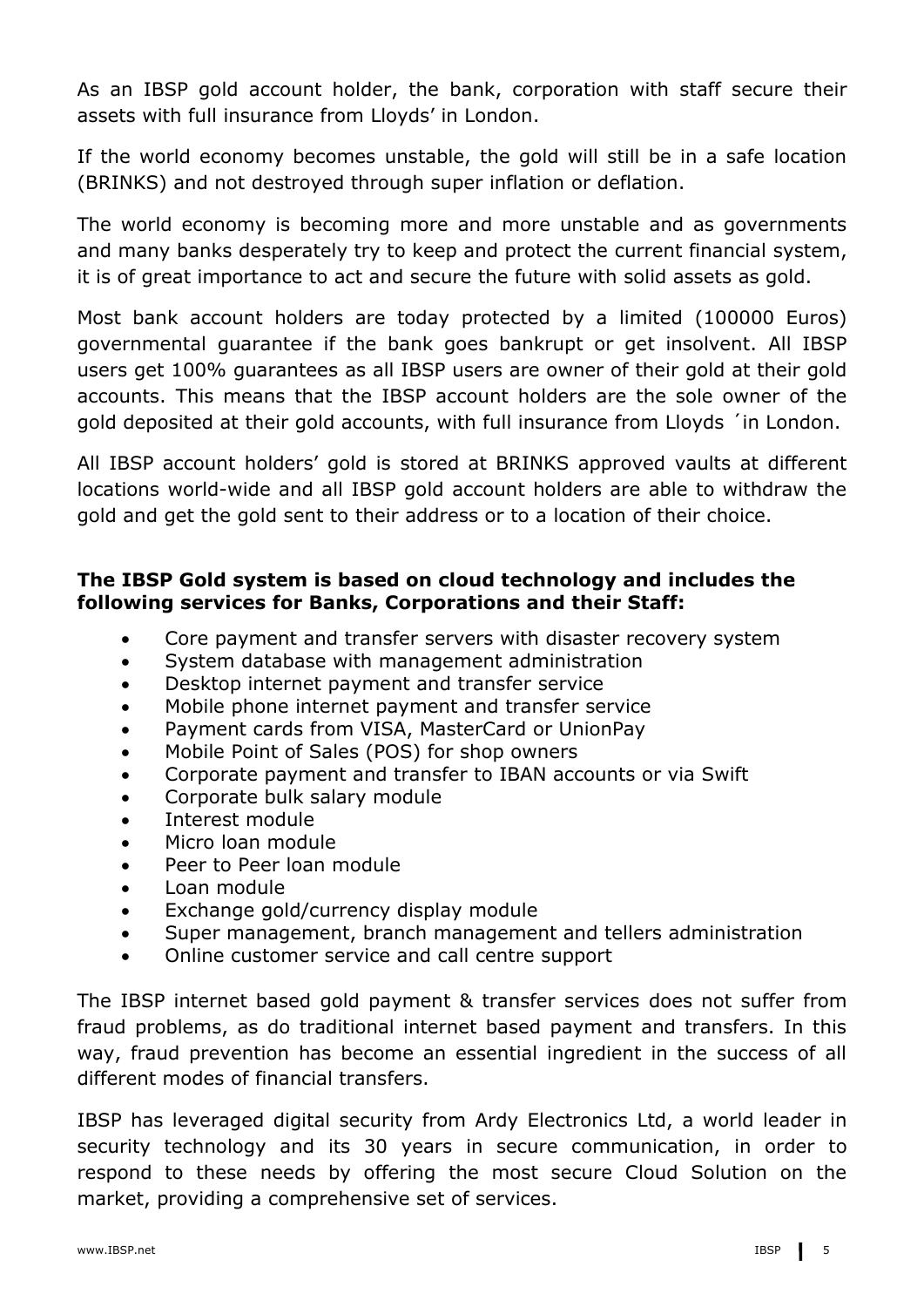| <b>IBSP</b><br><b>Steven Smith</b><br>ID: 229 129 943 (Log Off) |             |                            |                       |                                                                             |                                                   |  |
|-----------------------------------------------------------------|-------------|----------------------------|-----------------------|-----------------------------------------------------------------------------|---------------------------------------------------|--|
|                                                                 | <b>HOME</b> | <b>ACCOUNTS</b>            | <b>TRANSFER</b>       | <b>HELP</b><br><b>PAYMENT</b><br><b>SETTINGS</b>                            |                                                   |  |
| Content:                                                        |             |                            | <b>Account list</b>   |                                                                             |                                                   |  |
| <b>Account List</b><br>▶<br>Manage accounts                     |             | <b>IBSP Cloud accounts</b> |                       |                                                                             |                                                   |  |
|                                                                 |             |                            | <b>Account number</b> | <b>Name</b>                                                                 | <b>Balance</b>                                    |  |
|                                                                 |             |                            | 229 129 943 010       | Main account USD (M)                                                        | 488,353,994,898.82 USD<br>(13,274,817,736.73 gAU) |  |
|                                                                 |             |                            | 229 129 943 028       | <b>Savings USD</b>                                                          | 906,378,437,976.37 USD<br>(24,637,882,950.32 gAU) |  |
|                                                                 |             |                            | 229 129 943 036       | Oil account                                                                 | 3,678,836,787.99 USD<br>(100,001,000.00 gAU)      |  |
|                                                                 |             |                            |                       | Copyright © 2015   Terms & Conditions   About Us   Device: Mobile / Desktop |                                                   |  |

### **Internet payment & transfer services**

The IBSP Gold services include an online internet payment & transfer function where all registered corporations with their Staff get gold accounts which can be used as salary accounts and business accounts. Each user can manage their gold accounts directly from the internet.

### **Available Desktop Internet payment & transfer services are:**

- Application for opening a corporate or private accounts
- Secure mobile App with Secure-ID login
- Check gold account balance in USD and grams of fine gold
- Gold Account over view
- Create new gold accounts
- Latest transactions
- Transaction overview
- Payment of bills
- Transfer to own and other gold accounts
- Onetime SMS authentication code for transfer and payment
- Create templates for payment or transfer to external banks via Swift.
- Scheduled future payments and transfers
- Merchant POS payments with full merchant administration
- Corporate bulk salary and split user corporate payments
- Settings of contact information
- Users quides for Help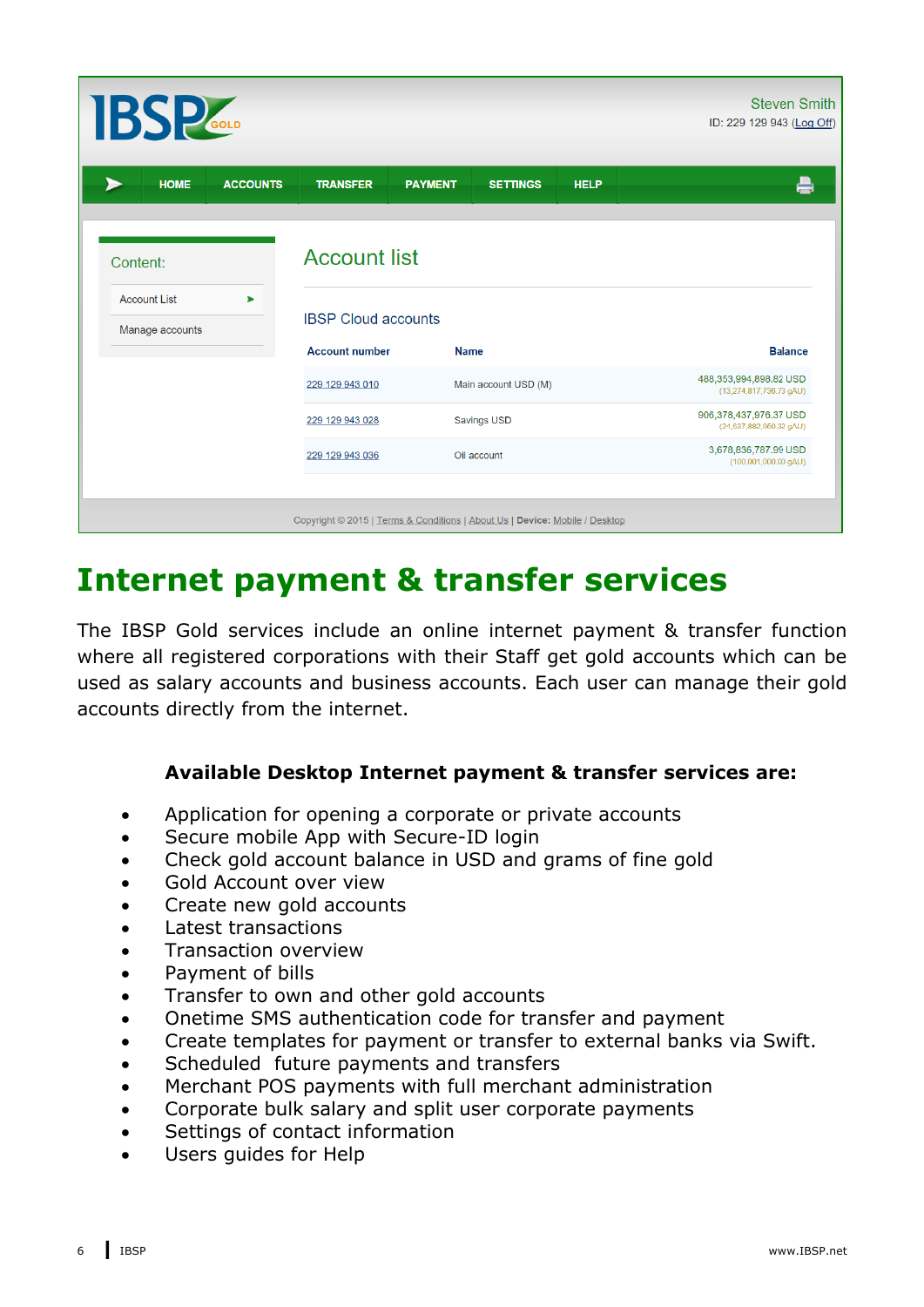

### **Mobile payment & transfer services**

The IBSP Gold services include a Mobile internet payment & transfer function where all registered corporations with their Staff get gold accounts which can be used as salary accounts and business accounts. Each user can manage their gold accounts directly from the internet.

#### **Available Mobile Internet payment & transfer services are:**

- Application for opening a corporate or private accounts
- Secure mobile App with Secure-ID login
- Check gold account balance in USD and grams of fine gold
- Gold Account over view
- Create new gold accounts
- Latest transactions
- Transaction overview
- Payment of bills
- Transfer to own and other gold accounts
- Onetime SMS authentication code for transfer and payment
- Create templates for payment or transfer to external banks via Swift.
- Scheduled future payments and transfers
- Merchant POS payments with full merchant administration
- Corporate bulk salary and split user corporate payments
- Settings of contact information
- Users quides for Help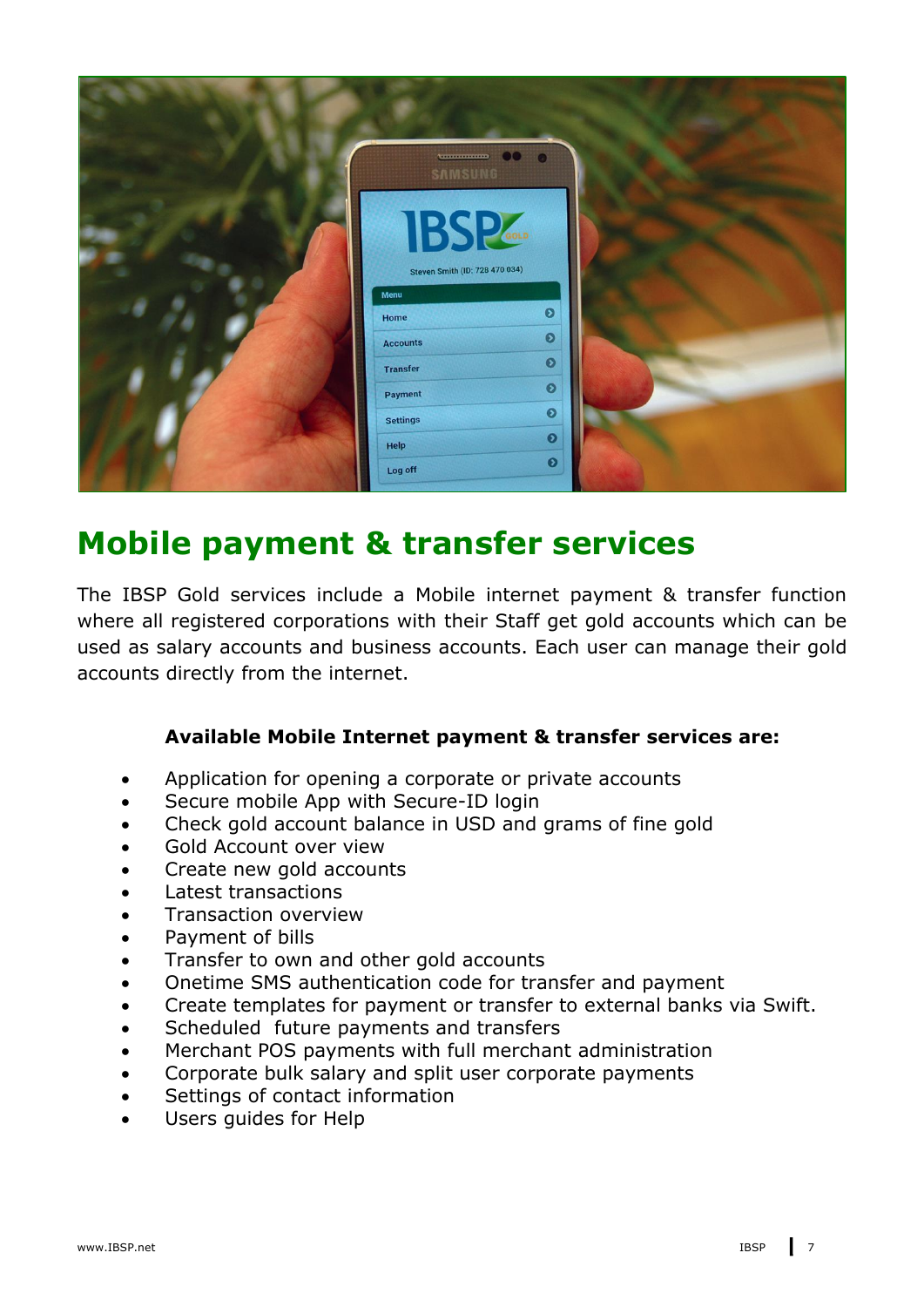

### **Mobile App payment & transfer services**

The IBSP services include Apps for iPhone and Android for easy and fast operation. Secure login, transfer and payment are done with VIP-ID authentication. The Apps include both corporate and private services.

#### **Available payment & transfer services via our app are:**

- Fast balance of main or card gold account
- Digital authentication VIP-ID login
- Digital authentication VIP-ID for transfer and payment
- Handle your accounts in currency and grams of gold
- Share the App via SMS to friends and earn gold bonus
- Transfer to other mobile accounts in currency and grams of gold
- Transfer to new not registered customers mobile phone numbers
- Payment of bills with camera scanner
- Check all accounts balance in currency and grams of gold
- Order e-mail account statements
- Card less ATM withdrawals for anyone
- Creation of reloadable virtual IBSP card via NFC with PIN code
- Register new customers
- Settings of contact information
- Users quides for Help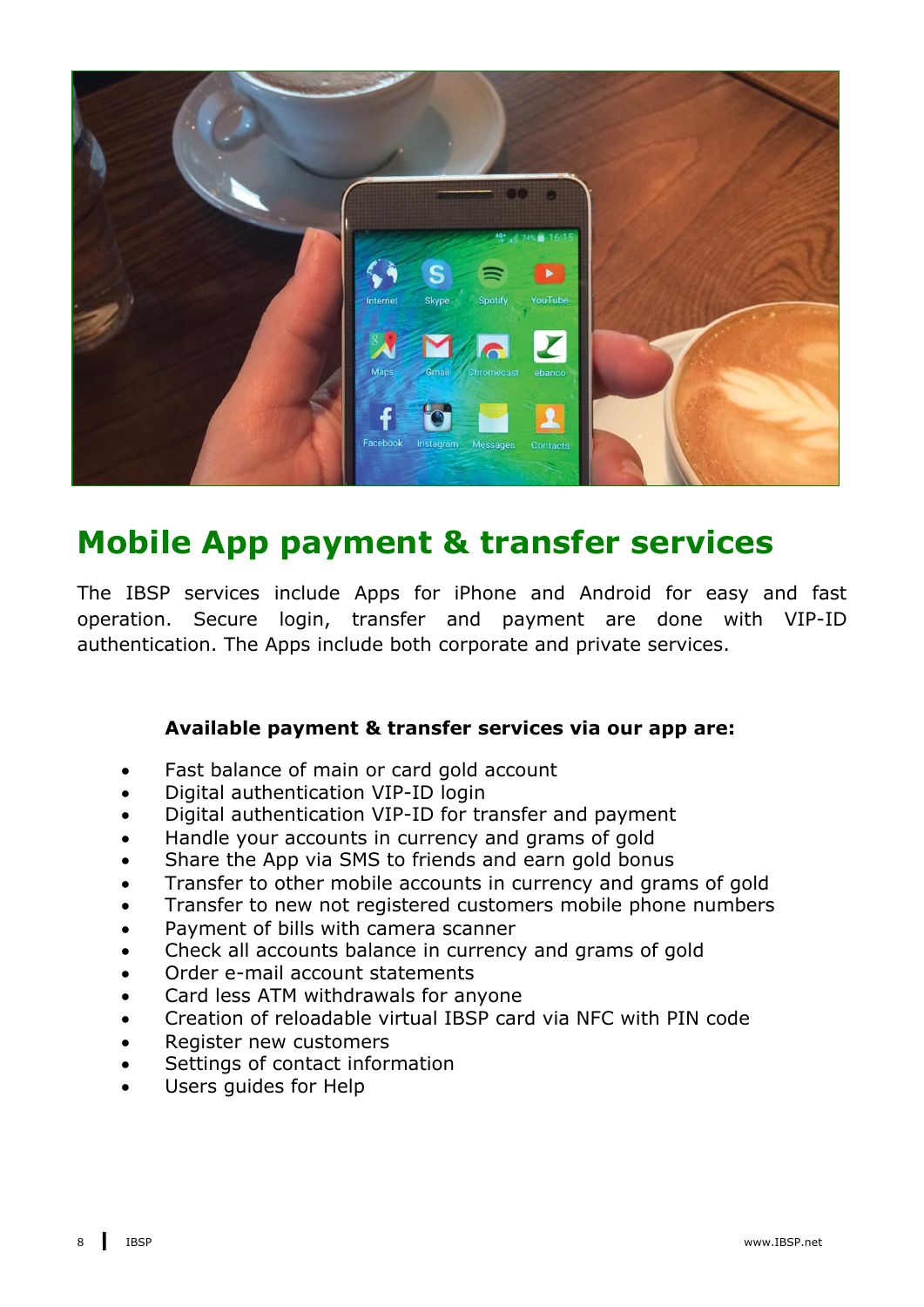

### **VISA, MasterCard or UnionPay cards**

The IBSP services include payment cards connected to VISA, MasterCard or UnionPay through external financially approved companies with instant uploading of money to any card connected to other banks or to the IBSP gold card account. The IBSP card works instant world-wide at many millions of shops and ATMs. Users can get VISA or MasterCard as plastic or virtual cards to their smart phone.

#### **Available payment card services:**

- IBSP plastic corporate cards, connected to a gold account with VISA, MasterCard or UnionPay.
- IBSP plastic personal cards, connected to a gold account with VISA, MasterCard or UnionPay.
- IBSP gold account connected to any other world-wide bank card with VISA or MasterCard
- Instant online uploading of funds to IBSP card and other bank cards
- Instant online transfer between IBSP gold card accounts world-wide
- Local designed and closed loop IBSP debit and credit cards
- IBSP virtual onetime VISA or MasterCard from our App
- IBSP virtual reloadable VISA or MasterCard with NFC and PIN code
- Online payment at millions of Point of Sales terminals world-wide
- Online withdrawal at millions of ATM machines world-wide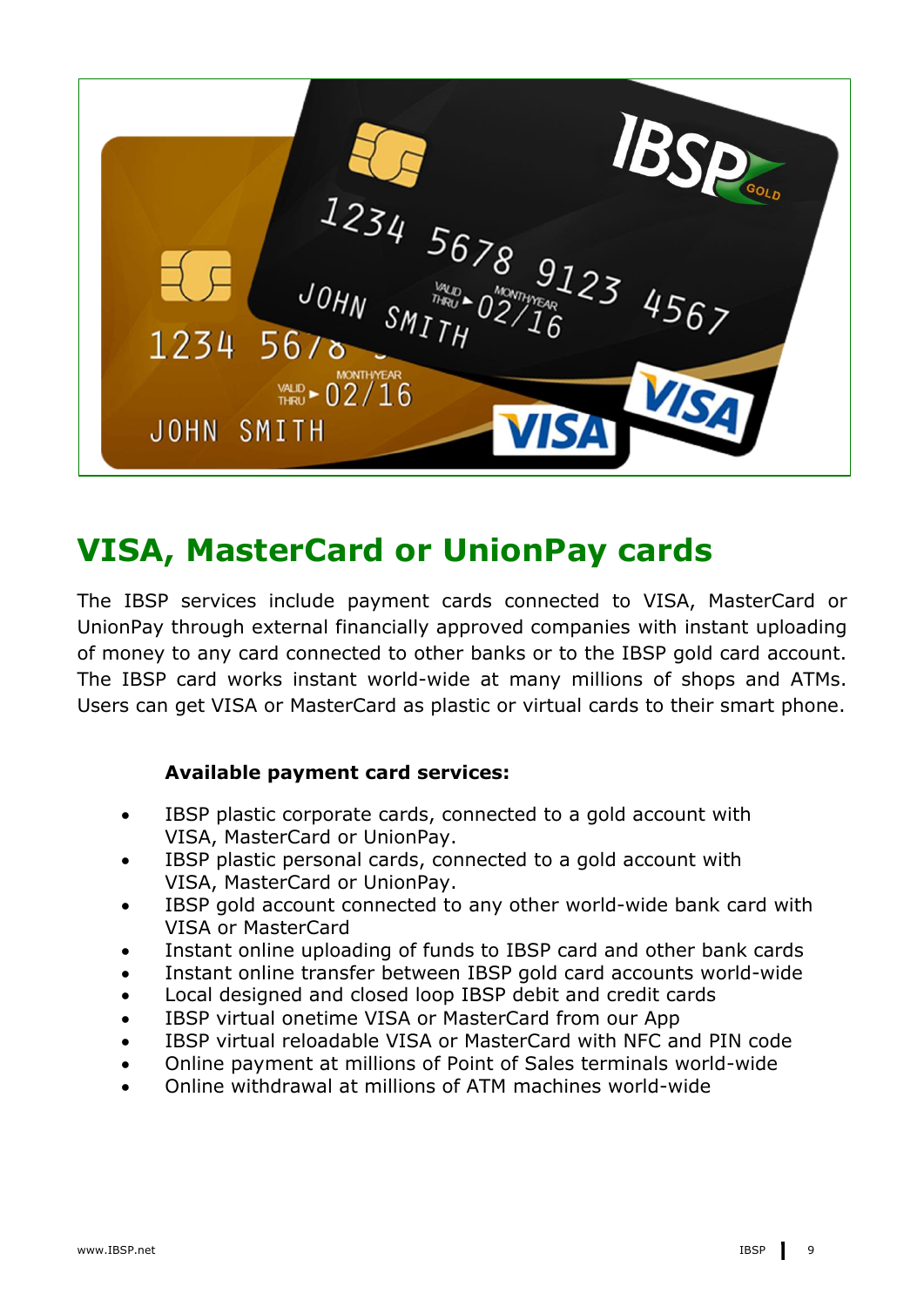

### **Point of Sales terminals**

The IBSP services include different mobile operated POS terminals with merchant administration, connected to external companies with financial approvals for high speed payments with contact less NFC, chip or magstrip payments. Our POS terminals process most world-wide bank cards supporting different currencies and are EMV and PCI approved.

#### **Available merchant and POS services:**

- Payment with NFC, chip or magstrip cards, local debit or credit cards, Visa, MasterCard or Union Pay
- Withdrawal of cash from merchant with onetime SMS code or fingerprint
- Deposit of cash to merchant with onetime SMS code or fingerprint
- Remittance to family or other IBSP Gold account holders
- Online gold to currency exchange rates
- Cashiers login to merchant account
- Payment splitter to different accounts
- Customer receipt from connected smart phone printer
- Test of POS device, GPRS communication.
- Online upload of new firmware
- Online log of POS handling
- Online cashier logout report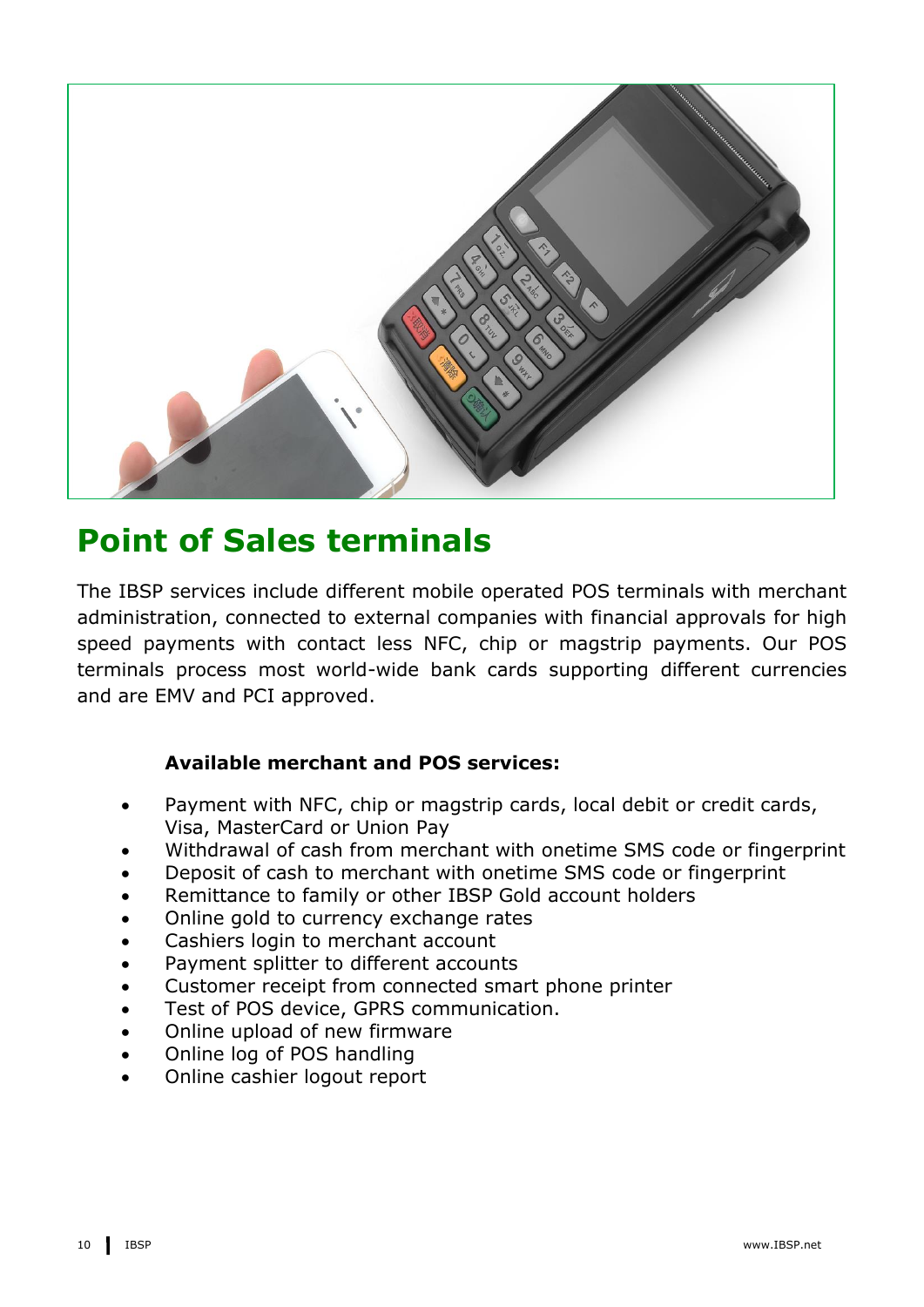